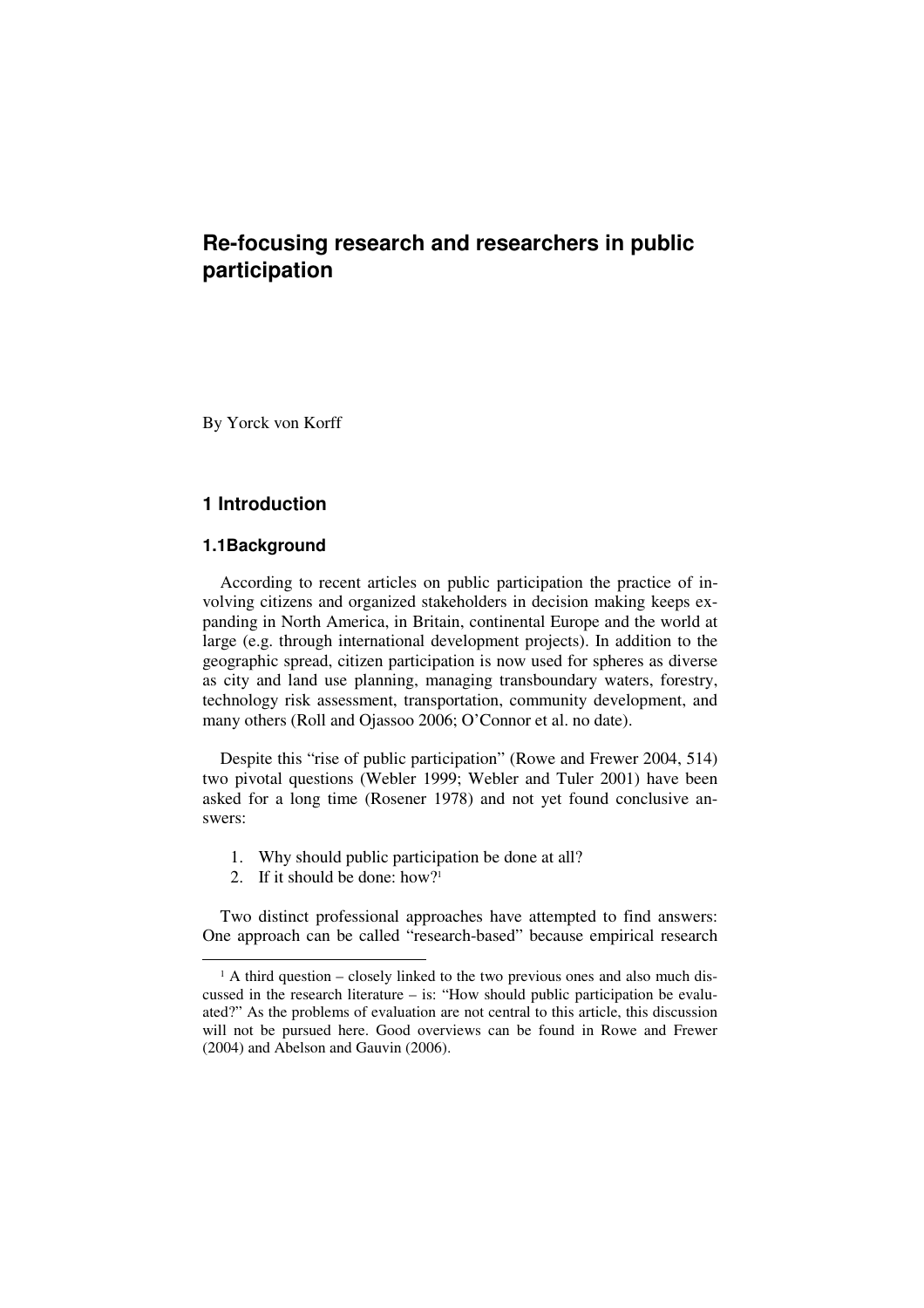as well as the systematic study and development of theory is used. The other approach here is named "craft-based" as it uses applied principles and methods and the therein generated practical experiences to answer the two pivotal questions.

This article is arguing that it is time for researchers of public participation as well as for researcher-practitioners (see below) to pay more attention to the craft-based approach:

- With the mentioned rise of public participation there seem to be increasing numbers of researchers of various disciplines who are requested to design public participation processes.
- Yet often these researcher–practitioners don't have (yet) the necessary practical knowledge.
- The knowledge that the research literature on public participation can offer to these researcher-practitioners is expanding but still limited and does not provide all the required knowledge.
- At the same time, the craft of public participation has outlined elaborated pathways to answer especially the question of how public participation processes should be conceptualized and implemented in a given situation.
- Yet, only few researchers who study participation seem to seriously consider the knowledge produced in the "world of craft"- as an area of further research – if they take note of it at all.

After a short discussion on the research method used for this article and the definition of the main concept these arguments will be developed in detail. The article will conclude with a proposal of what the current situation in research- and craft-based disciplines of public participation" should entail for researchers.

# **1.2 The research method used**

Ideally, in order to substantiate the points of the argument established here, a systematic literature research and – based on this – a thorough assessment of the contributions of research and craft to public participation would have been carried out as well as a systematic study on the situation of researchers who provide advice on public participation. In reality, and due to resources constraints, the research approach has been more restricted.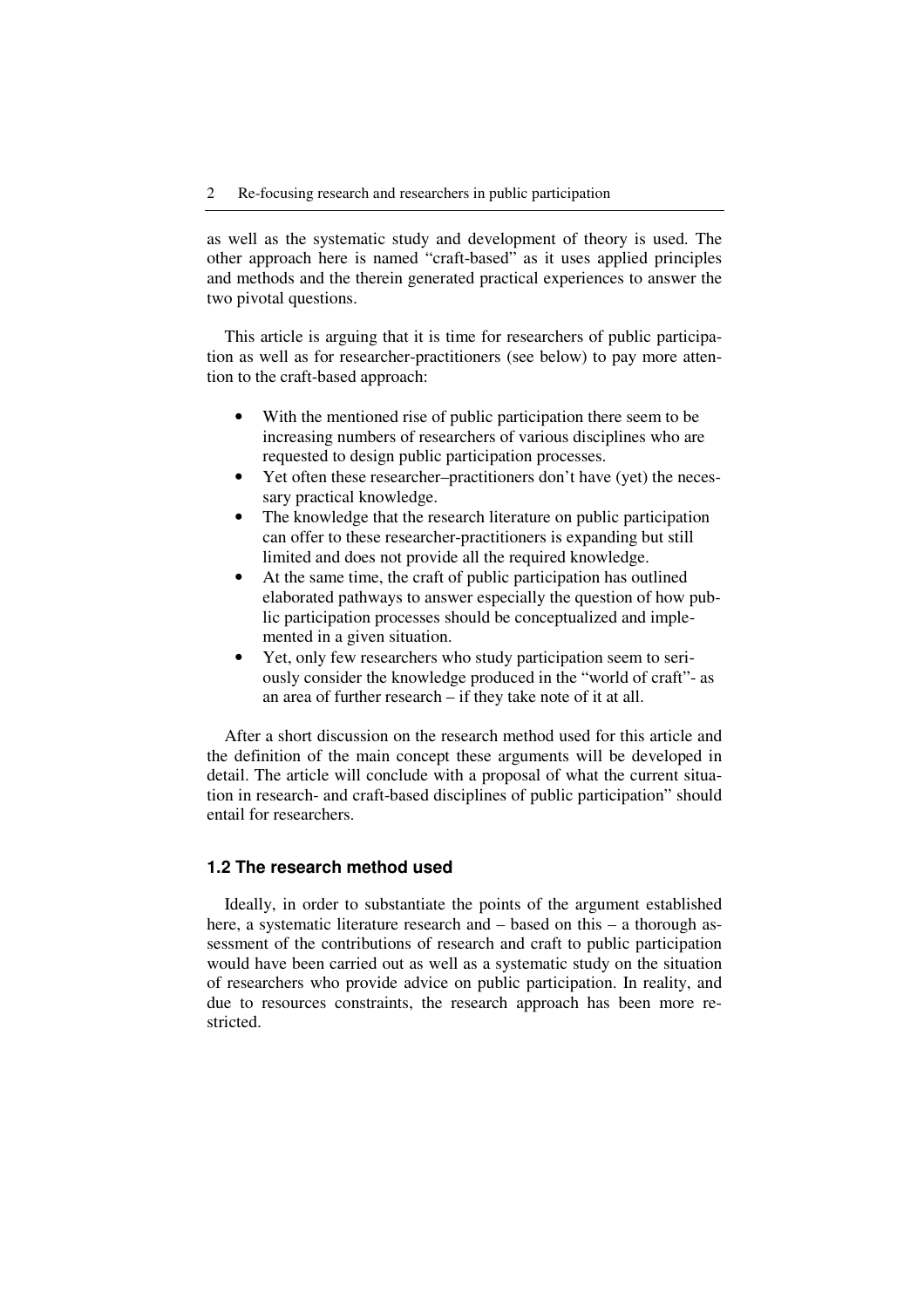The impression on the increasingly practical involvement of researchers in public participation developed on first-hand experiences in two interdisciplinary European research projects, called AquaStress (see http://environ.chemeng.ntua.gr/aquastress) and NeWater (see http://www.newater.info/everyone), which are attempting – among other goals - to implement public participation in mainly European but also some African and Asian sites. The author's role in these projects is to support the implementation and the evaluation of participatory processes in about a dozen sites. The perspectives obtained here are enriched with data gained from the literature reviews on the research- and the craft-based approaches.

These literature reviews have been "semi-systematic": Research literature has been considered on the basis of previous work on evaluating public participation processes (von Korff 2006) as well as especially those articles that provide an overview of the research field (e.g. Webler 1999; Rowe and Frewer 2004; Abelson and Gauvin 2006). The selection of the "craft literature" was partially based on handbooks that the author has consulted for practical advice (especially Creighton 2005), partially on those guides that were directly downloadable on the internet (see references). But it is clear that not all of the possibly relevant literature could be included into this article and the argument made here must therefore remain tentative.

# **1.3 Public participation defined**

Broadly speaking, public participation seems to be widely understood (see Rowe and Frewer 2005, 253) as a process (also called a "practice" or "procedure") by which people who are not elected or appointed decisionmakers (i.e. the "public") engage (i.e. "participate") with these officials on agenda-setting and/ or decision-making on issues and policies that affect them or that interest them.

Whether this means that the public only consists of "'ordinary citizens' rather than … organized groups of individuals…." (Abelson/ Gauvin 2006, 2) or also includes "companies, economic and public interest groups … and experts" (HarmoniCop 2005, 2; similar: Beierle and Cayford 2002, 6) is moot. Here the broader second view is adhered to.

Participation itself has been specified by differentiating the various levels in which power is delegated to members of the public (this is discussed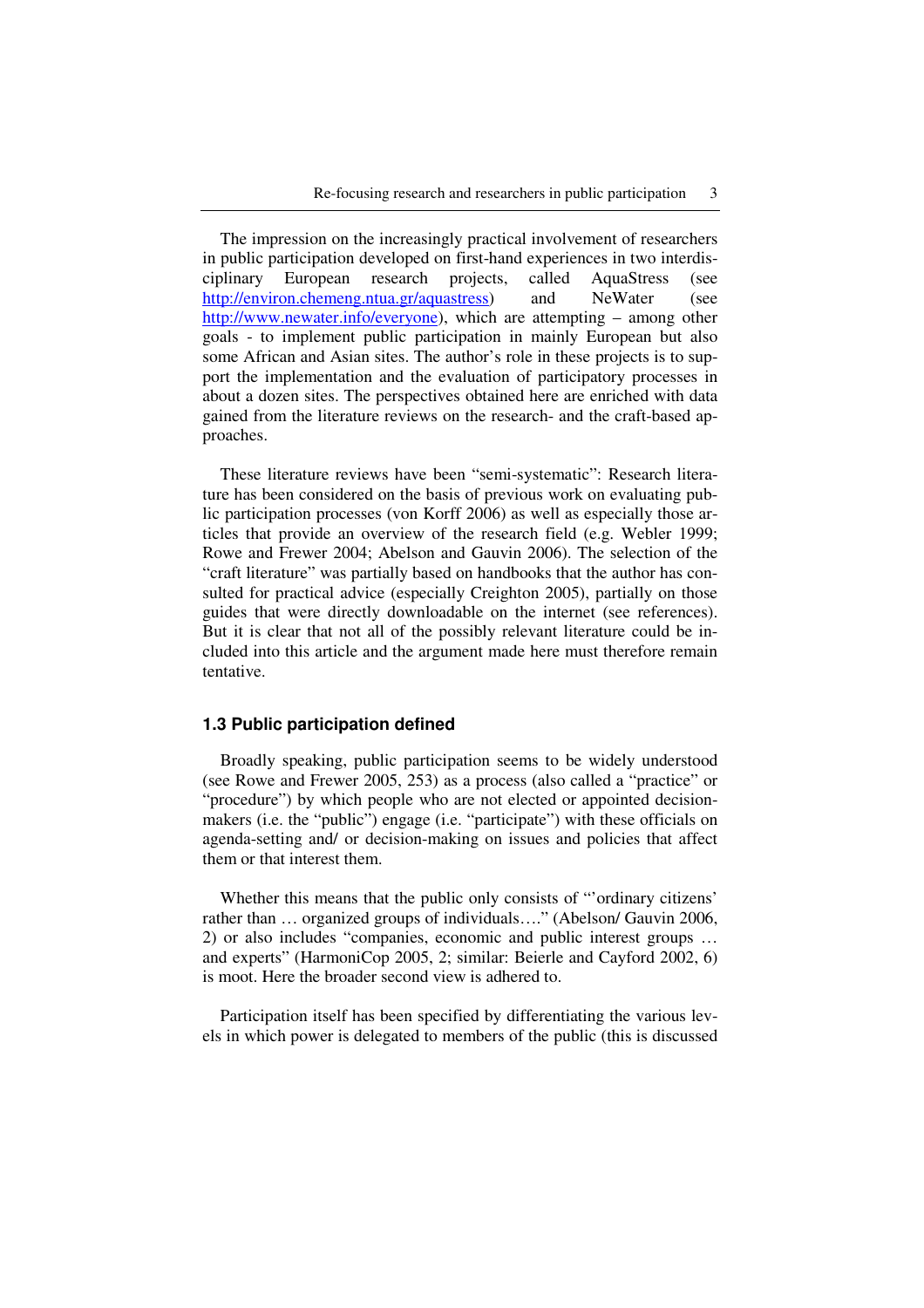by Arnstein 1969, Nelkin and Pollak 1979, Wiedemann and Femers 1993; Rowe and Frewer 2005; also Creighton 2005, 8 and others). The lowest two levels of power-delegation are often called "information" (where officials convey messages to the public such as in newsletters or briefings), and "consultation" (where input is sought from the public such as in surveys, focus groups, or public hearings). Above this, two-way communication between the public and officials occurs and terms such as "active involvement", or "active participation" and others are used. Different views exist (e.g. Portland Development Commission 2007, 4; Rowe and Frewer 2005, 254; O'Connor et al. no date 1) with regard to on what level "real participation" starts. For the purposes of this article a concept is adopted which holds that the information level can (and usually has to) be part of public participation but that participation starts only from the consultation level.

# **2 The rise of participation and the growing involvement of researchers in its application**

### **2.1 The expansion of public participation**

"Dialogue, deliberation and citizen engagement are increasingly familiar hallmarks on the current public participation landscape", write Abelson and Gauvin (2006,1) for Canada. Delli Carpini et al. (2004, 316) note a "renaissance" of public deliberation in academia and governance for the USA (in a similar vein for the USA also Beierle and Konisky 2000, 587; Bryner 2001, 49; Webler and Tuler 2001, 29; Creighton 2005,1). And Rowe and Frewer (2004, 512) observe that "in the United Kingdom and elsewhere the issue of public participation is one of growing interest to academics, practitioners, regulators, and governments." (Similar also for the UK: Petts and Leach 2000,1). For continental Europe various authors expect (e.g. Roche 2003 for France) or observe (Hansen and Mäenpää no date) the widening use of public participation in decision making.

The drivers of these developments are considered to be:

• Increasing concern for the environment, an associated desire for accountable and sustainable decision making, and the view that for these purposes it is necessary to engage the interested and affected public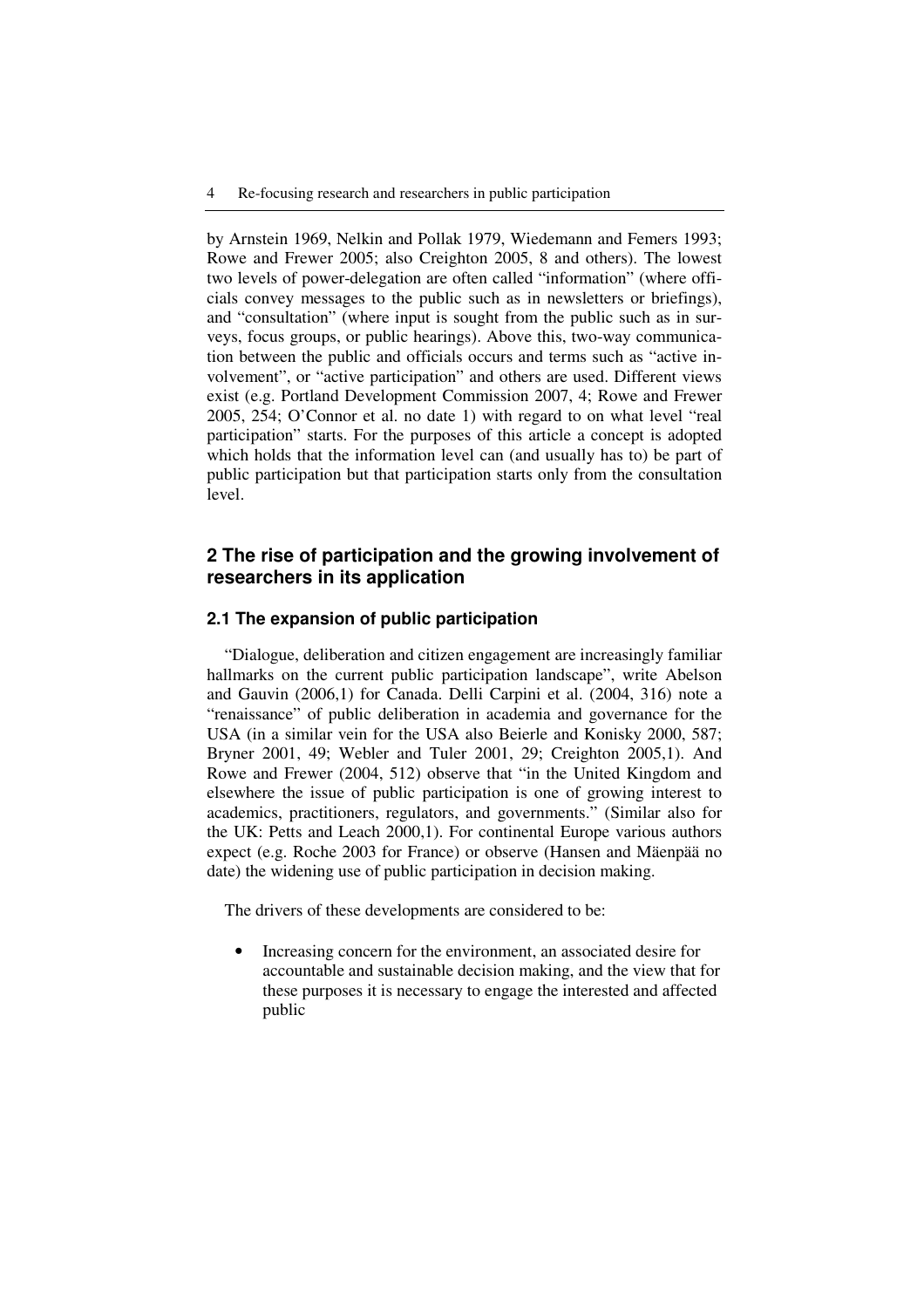- Subsequent international agreements and legislation such as the Rio Declaration (1992), the Aarhus Convention (1998), or the EU Water Framework Directive (2000) that encourage or oblige governments to involve the public in specific decision making processes
- National legislation requesting public participation (for France see Roche 2003, for the US Creighton 2005 and Beierle and Cayford 2002) possibly before the background of dwindling trust of citizens against the political institutions
- The spread of the internet and other media technologies such as GIS that offer new opportunities for two-way communication
- International or national agencies such as the World Bank or the Commission of the European Union that make public participation increasingly a requirement of projects that they are funding.

To qualify this advance of public participation somewhat Abelson and Gauvin (2006,1) observe that it "would be naïve to think that public participation has become institutionalized within Canadian culture…". Similar observations almost certainly apply to most other national, regional or local governance cultures though there might be exceptions as Creighton (2005, 2) for example notes that "in [US regulatory] agency decision making [public participation] is increasingly considered standard practice."

# **2.2 The challenge posed by the expansion of public participation**

The expanded interest in public participation does not mean that there are always the skills to practice it because "[i]t is one thing to make a commitment to public participation in the abstract. It is quite another to do it." (Creighton 2005, 2) The Chartered Institution of Water and Environmental Management website

(http://www.ciwem.org/policy/policies/stakeholder\_engagement.asp) mentions that there "are specific skills associated with getting the best results from stakeholder engagement activities, and there is a need for training in, and wider awareness of, these." And Hansen and Mäenpää (no date, 20) state that public participation "remains troublesome in practice."

In fact, the expansion of public participation as a legal requirement or an incentive for obtaining projects seems to have created a situation where especially researchers (but probably also public administrators) find themselves increasingly required to practice skills that they sometimes still need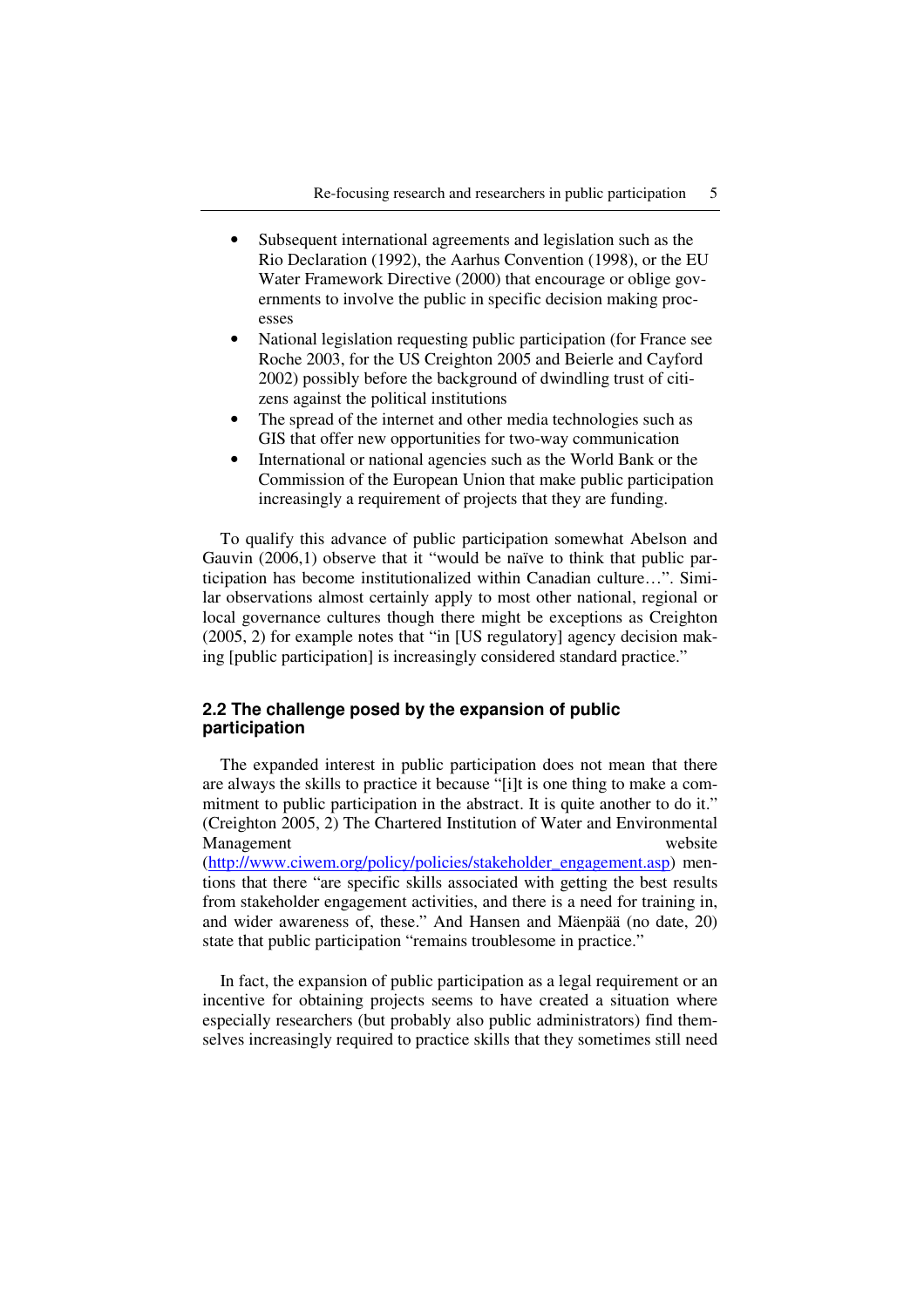to acquire. The situation in the European Commission funded projects AquaStress (AQS) and NeWater (NW) reflects this.

#### **2.3 The situation of researcher-practitioners**

The goal of AQS is to develop, test and propose interdisciplinary solutions for situations of too much, too little or too polluted water. The goal of NW is to promote the transition to river management systems which can better cope with flooding, drought and pollution. Both projects work at a total of nearly 20 case study sites - mostly located in Europe. Effective stakeholder participation is considered among the most important elements of both projects (NeWater 2003, 56; AquaStress 2005, 32 and 74).

Specifically designated project partners have been selected for working in the case study sites. In their majority they are researchers facing – among others - the following responsibilities:

- 1. Involving groups of key stakeholders into the strategic planning and follow up of project activities in the case study sites. These groups with advisory character might be more or less ad hoc and vary in size in the different sites, but usually require the project partners to consider the stakeholders needs with regard to AQS and NW.
- 2. Coordinating the exchanges between the numerous international AQS and NW project researchers with an interest in the case study sites on the one hand and the local stakeholders on the other. This task is especially challenging as – ideally - the interests of researchers from various scientific disciplines need to be bundled into local projects that also meet the needs of stakeholders.
- 3. Supporting or directly organizing local participation processes as a result of the exchanges described under the two previous points. The content of these participation processes might involve the coordination of stakeholder relevant research activities, the organization of public dialogue or direct advice for water managers of how to conduct specific public participation processes that include decision making.

Clearly, these tasks go much beyond the traditional training of researchers especially when they are engineers or hydrologists such as in many cases in NW and AQS. Researchers of various disciplines thus have become practitioners of complex participation processes. And AQS and NW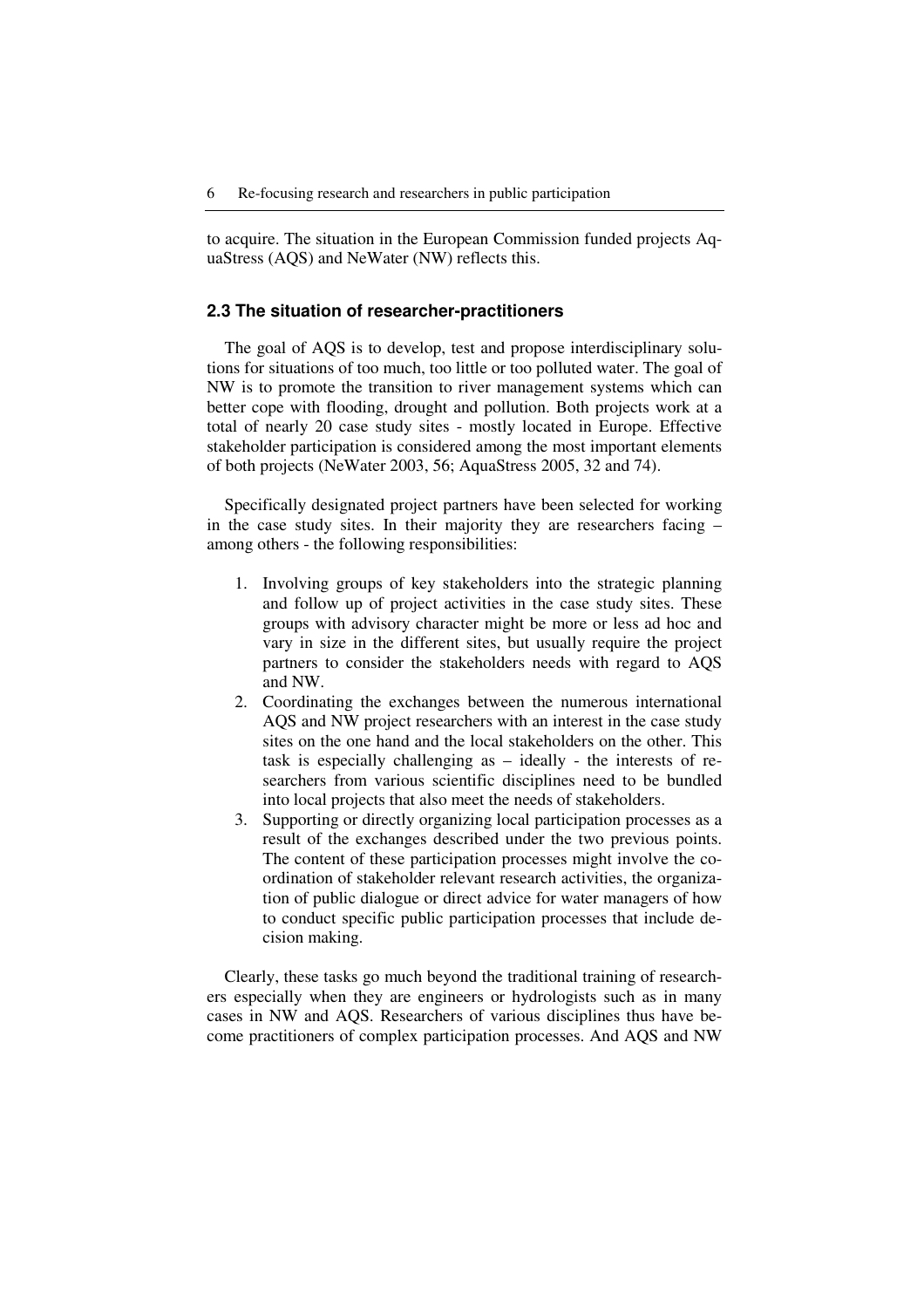are not the only cases. Commission-funded projects, such as HarmoniCop, encora, and others have required similar tasks.

While some researcher-practitioners may have already collected the required experiences to carry out such tasks others feel less prepared. For example, in a training workshop on public participation at the beginning of the NW project, the 16 participants – asked for their expectations of the workshop - generated more than a dozen statements such as the following: "How to deal with stakeholder meetings, how many meetings to plan, how many stakeholders etc". "How to deal with possible disagreements". "How to build trust in stakeholders especially for foreign scientists". "How to deal with power relations in basins". (based on the workshop minutes by Sullivan 2005). They also requested a practical "how-to" manual for guidance.

These and other impressions (see for example the case study of Irvin and Stansbury 2004; also a report - von Korff 2005 - on AQS project participants' needs of public participation training) show that there is a need for practical support among at least some of the scientists responsible for implementing participatory methods. This is not surprising, considering the described expansion of participation. This situation of increased demand is met by the supply of available knowledge from research and from craft.

# **3 The contributions and limitations of research**

For more than three decades researchers have attempted to provide responses to the two questions of why public participation should be done at all and if so, how it is best carried out. The following seems to characterize the state of research on these two questions.

## **3.1 Research on why public participation should be used**

Until recently arguments why organized stakeholders and the wider public should be involved into political decision making had been mainly derived from theory such as political science perspectives on democracy (considerable literature has been summarized in Fiorino 1990; also in Delli Carpini et al. 2004) as well as from socio-psychological approaches such as social learning (see e.g. Webler et al. 1995; Delli Carpini et al. 2004). Following Fiorino (1990) and Webler et al. (1995), the theory-derived rea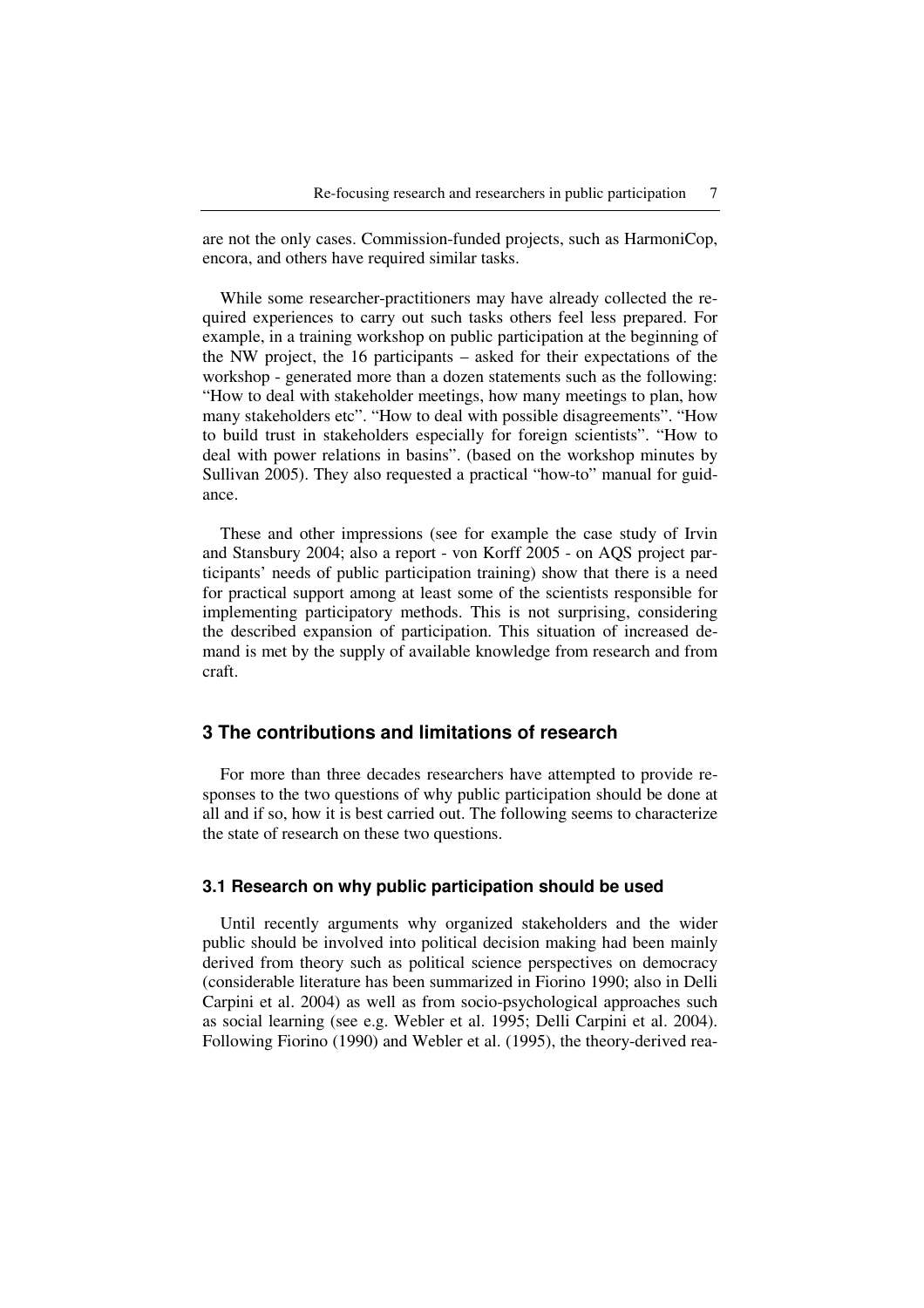sons for undertaking public participation can be classified into four categories: Normative, substantive, instrumental and social learning.

#### **Normative**

According to this line of argument, public participation and especially the level of involving people in dialogue or deliberation, is "fundamental to democracy" (Beierle and Cayford 2002, 14) because otherwise many decisions will be taken without reflecting the values of the public. For example, the decision to recharge an aquifer with treated waste water might be taken after waste water experts have specified a certain degree of health and environmental risks. And yet, the level of risk acceptable to the affected public is likely to be quite varied. A more democratic decision would be to include this spectrum of values into the decision.

#### **Substantive**

As public values and knowledge flow into the decision – so the argument goes – the final decision will also be more informed and thus of higher quality than a mere expert decision. More specifically speaking, the public may offer locally available information, discover mistakes, or generate alternative solutions (Beierle and Cayford 2002, 14).

#### **Instrumental**

Integrating the public's concerns into decisions will better legitimize these decisions, create trust between the public and the authorities, and – if done recurrently – can legitimize the political system as a whole (Delli Carpini et al. 2004, 334; Beierle and Cayford 2002, 14 and 74).

#### **Social learning**

According to a social learning concept as described by Webler et al. (1995) public participation can increase individual "cognitive enhancement" as well as "moral development". Cognitive learning does not only refer to knowing more about the problem discussed but also about own and other group members' points of view; and also about methods, tools and strategies to communicate well and solve problems constructively (1995, 446). Moral development includes aspects such as being able to see things from somebody else's point of view, developing a sense of solidarity with the group and becoming able to solve problems in a way that considers what is good for the group as well as for oneself (similar also Fiorino 1990; and Delli Carpini et al 2004). There are positive repercussions on the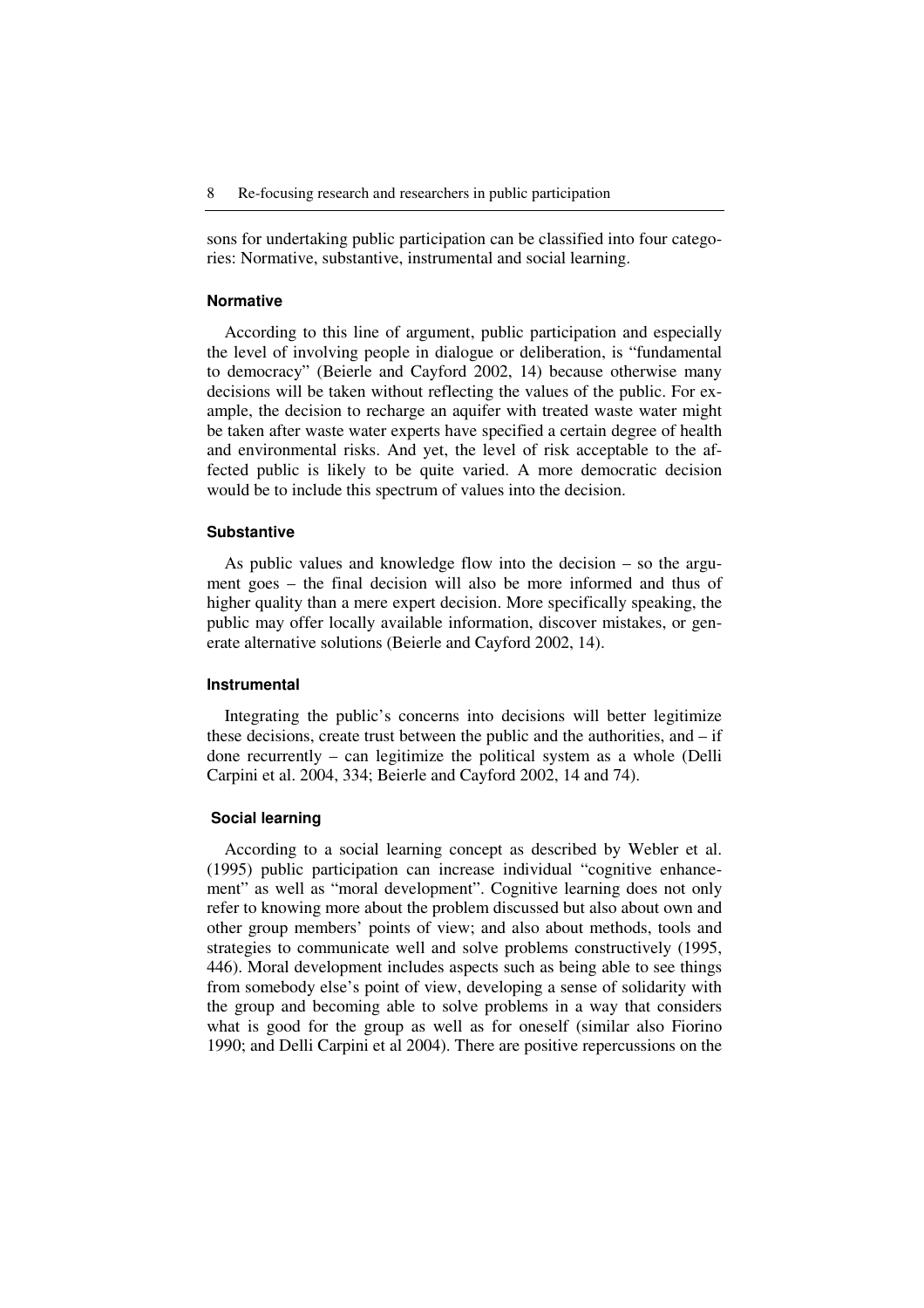individual's integration in the community, the existing social capital, and the political system as a whole as participants increase their civic competences and commitment (Fiorino 1990; Delli Carpini et al 2004).

### **Contrary opinions**

Not all researchers share the optimistic arguments concerning the potential benefits of public participation. Fiorino (1990) mentions voices arguing that only experts can understand the complex matters associated to decisions involving risk and that elites are usually more rational in their decision making than the wider public. A more specific critique is that some public participation processes such as those depending on consensus seeking might take longer and are more costly than non-consensual methods (Coglianese 1997).

#### **The evidence**

The empirical evidence regarding the benefits of public participation remains "thin" (Delli Carpini et al. 2004). Here, three thorough studies have been considered. In the first, Coliagnese (1997) studied negotiated rulemaking - a consensus-based process used by federal regulatory agencies of the US administration involving "representatives from regulated firms, trade associations, citizen groups, and other affected organizations, as well as members of the agency staff." (1257). Looking at 13 years of negotiated rulemaking and comparing the time used and the frequency of ensuing litigation with more non-consensus-based forms of rulemaking, Coglianese (1997, 1335).concludes that "[n]egotiated rulemaking does not appear any more capable of limiting regulatory time or avoiding litigation than do the rulemaking procedures ordinarily used by agencies. … Once promulgated, negotiated rules still find themselves subject to legal challenge. The litigation rate for negotiated rules issued by the EPA [US Environmental Protection Agency] has actually been higher than that for other significant EPA rules."

However, this result seemingly contradicting instrumental and substantive reasons for public participation might be explained with the (ineffective) *way* negotiated rulemaking has been implemented. Colgianese (1997, 1323) himself hints at this possibility when he writes that "agencies have sometimes … not been able to include all the organizations who feel they will be affected by a rule." However (and this will be discussed in the next section) including all those affected by a decision is one principle of effective public participation processes.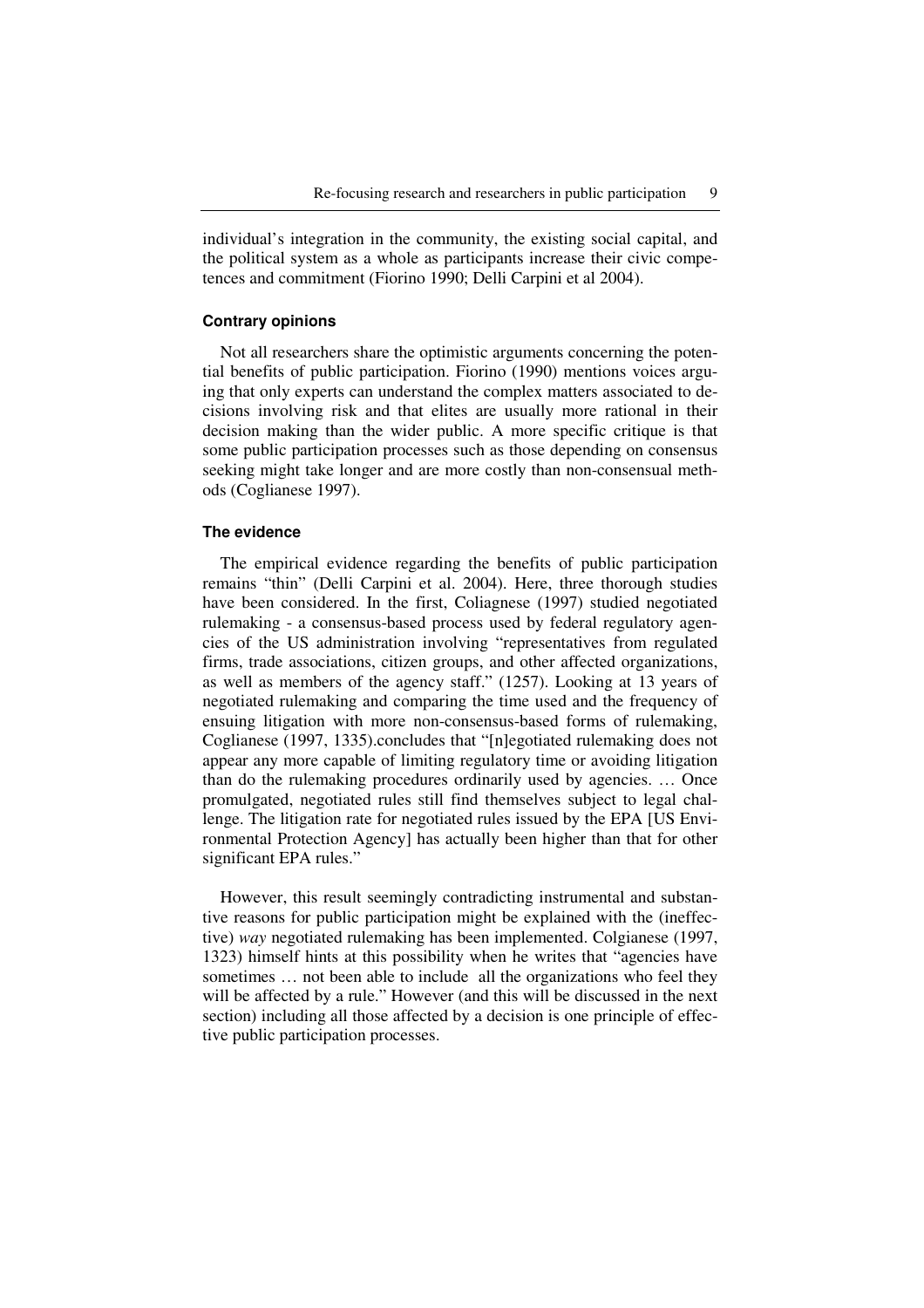A rather positive picture about the effects of public participation is drawn in the second work considered here (Beierle and Cayford 2002). The two authors – using a case survey method - looked at 239 cases of environmental decision making involving public participation in the North American Great Lakes region. According to them (2002, 74 and 75) "[T]he case study record shows … that public participation is more than just a theoretical appealing component of democracy…". "Involving the public not only frequently produces decisions that are responsive to public values and substantively robust, but it also helps to resolve conflict, build trust, and educate and inform the public about the environment". The authors also write, however, and this confirms the caveat about Coglianese's findings, that "*In* understanding what makes participation successful, process [i.e. how things are done - YvK] is of paramount importance." (Beierle and Cayford 2002,74).

A summary of the potential of public participation is offered by the study of Delli Carpini et al (2004). The authors mainly and extensively reviewed social psychology research about the functioning of communication (and specifically deliberation) in groups and come to the conclusion that there is "substantial evidence that deliberation can lead to some of the individual and collective benefits postulated by democratic theorists. However, "the impact of deliberation and other forms of politics is highly context dependent. It varies with purpose of the deliberation, the subject under discussion, who participates, the connection to authoritative decision makers, the rules governing interactions, the information provided, prior beliefs, substantive outcomes, and real world conditions. So, "although the research … demonstrates numerous positive benefits of deliberation it also suggests that deliberation under less optimal circumstances, can be ineffective at best or counterproductive at worst." (336) A very similar finding for public participation in general resulted already from a study project of the US National Research Council in 1996 (quoted in Webler 1999, 59).

In summary, even though the positive evidence probably remains to be further developed and validated, the three thorough studies mentioned here seem to draw rather a complementary picture. If done well, public participation has much potential, possibly as much as stipulated by theorists. When done poorly, it might have dear consequences Thence the importance of understanding how to do public participation well.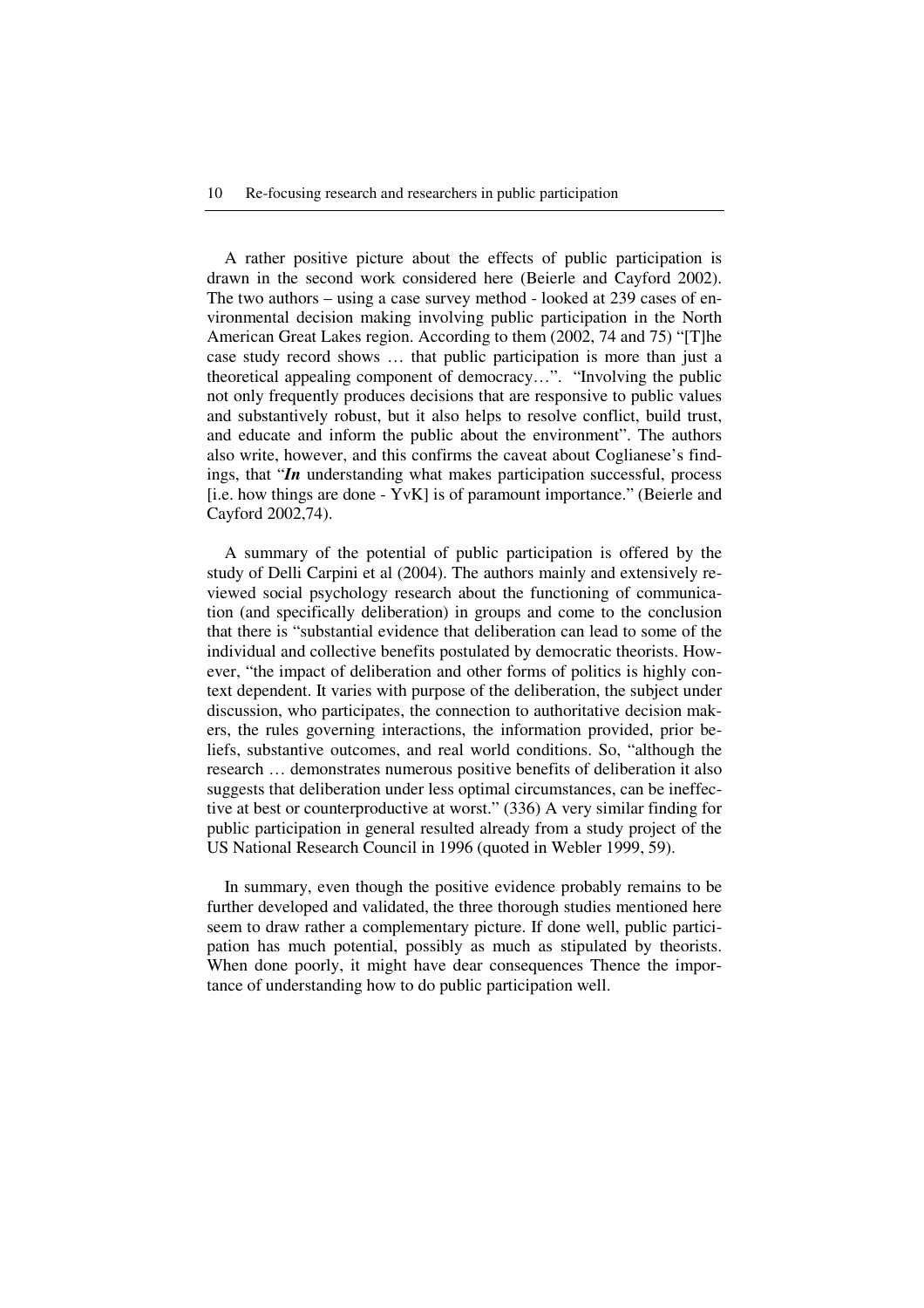# **3.2 Research on how public participation should be practiced**

In 1993 (356) Wiedemann and Femers deplored that the "recommendations found in most public participation literature consist of reworded platitudes and rules of thumb, based on ideology rather than rigorous empirical analysis." Today the picture looks different.

In their study of 239 public participation cases in the Great Lakes region Beierle and Cayford (2002, 49) identify four factors that are closely associated with success (defined as incorporating public values into decisions, improving the substantive quality of decisions, resolving conflict among competing interests, building trust in institutions, and educating and informing the public) and independent of the type of participation mechanism used (e.g. citizen advisory committee or negotiation). The factors are:

- 1. The agency responsible for the process is responsive to the communication and resource needs of participants.
- 2. Participants are motivated and have faith in the chosen process.
- 3. The quality of deliberation characterized by open, efficient and meaningful exchanges - is high.
- 4. The public has at least a limited degree of control over the process used.

Beside these four factors, nine criteria or principles for determining an "effective" public participation process deserve attention: Rowe and Frewer (2000) developed these out of a comprehensive literature study basing their work on – among others – previous notions according to which a "good" process should be "fair" and "competent" (as specified by Webler 1995) meaning that exercises have to be perceived by participants as unbiased (fair) but at the same time they also have to deliver qualified and useful (competent) results. Rowe and Frewer (2000) developed the fairness and competence criteria further, terming them acceptance and process criteria. Using a random sample of the general public in the UK Rowe et al. (2001) validated the importance of the criteria for effective public participation processes in general. The (slightly revised) criteria (Rowe et al. 2004, 93) are summarized in the following tab**les:** 

**Table 1.** Acceptance criteria

Representativeness The participants should comprise a broadly representative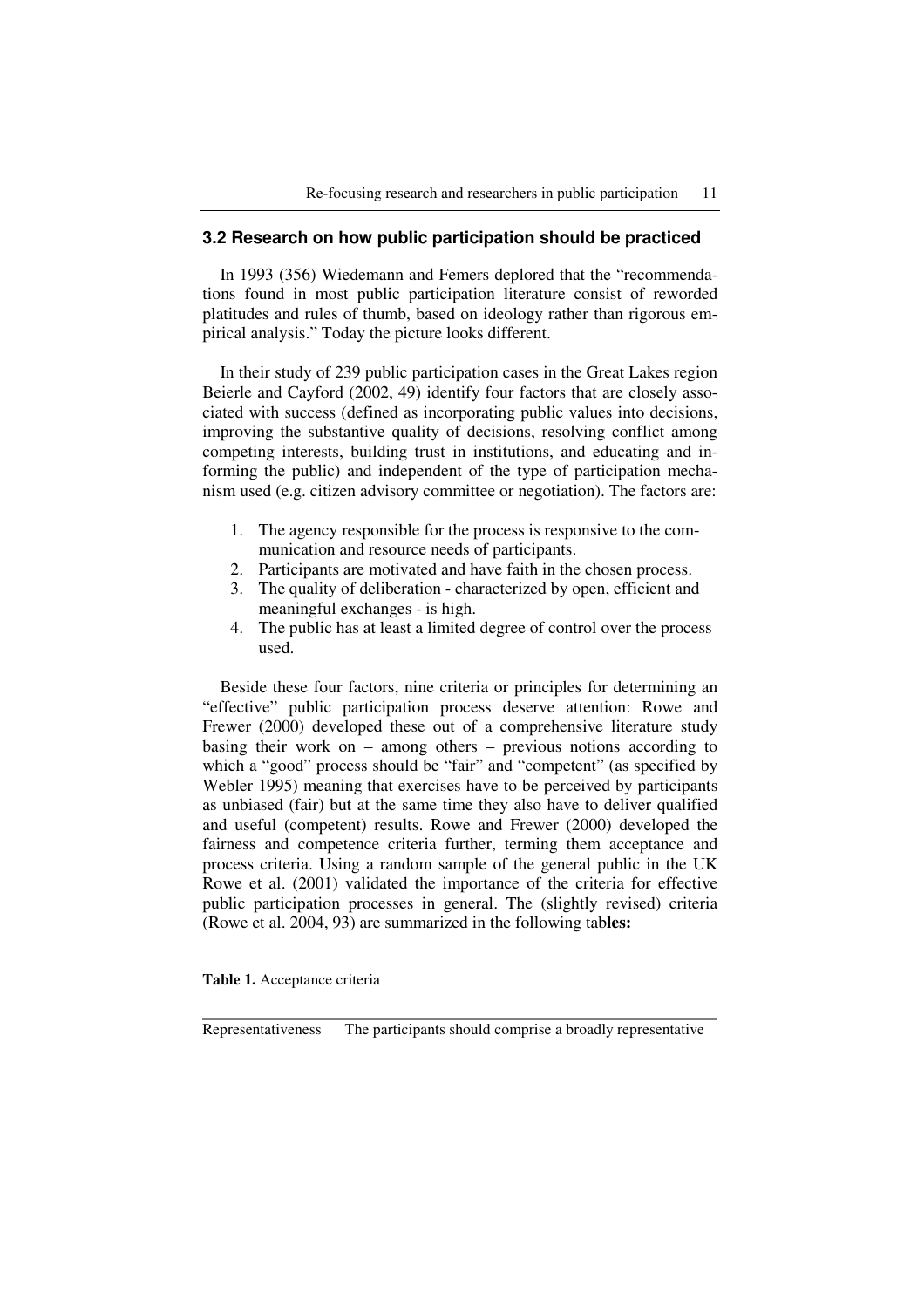#### 12 Re-focusing research and researchers in public participation

|                   | sample of the affected population                                                                                                 |
|-------------------|-----------------------------------------------------------------------------------------------------------------------------------|
| Independence      | The participation process should be conducted in an inde-<br>pendent (unbiased) way                                               |
| Early involvement | The participants should be involved as early as possible in<br>the process, as soon as value judgements become salient            |
| Influence         | The output of the procedure should have a genuine impact<br>on policy                                                             |
| Transparency      | The process should be transparent so that the relevant<br>population can see what is going on and how decisions are<br>being made |

**Table 2.** Process criteria

| bility                          | Resource accessi- Participants should have access to the appropriate resources to<br>enable them to successfully fulfil their brief    |
|---------------------------------|----------------------------------------------------------------------------------------------------------------------------------------|
| Task definition                 | The nature and scope of the participation task should be clearly<br>defined                                                            |
| Structured deci-<br>sion making | The participation exercise should use/ provide appropriate<br>mechanisms for structuring and displaying the decision making<br>process |
|                                 | Cost-effectiveness The procedure should in some sense be cost-effective from the<br>point of view of the sponsors                      |

Researchers have furnished additional advice, albeit based on less evidence than in the previous two cases. Wiedemann and Femers (1993, 367), relying on four case studies, for example, advise against seeing public participation as a goal in itself but rather as a tool for achieving objectives as better reaching a decision. And some case studies (such as Webler et al 1995, 460) recommend detailed components of public participation processes such as "site visits, face to face small group work, an egalitarian atmosphere, repeated meetings over several months, unrestricted opportunities to influence the process" etc.

Despite these at least initially confirmed general or broad principles of how to conduct participation exercises much research remains to be done. According to Rowe and Frewer - who recently drew up a research agenda to ultimately develop a theory of "what works best when" - one of the key questions that need to be answered is what kind of method (or "mechanism") to use in which kind of situation (2004, 551). This question comes very close to two major concerns of practitioners: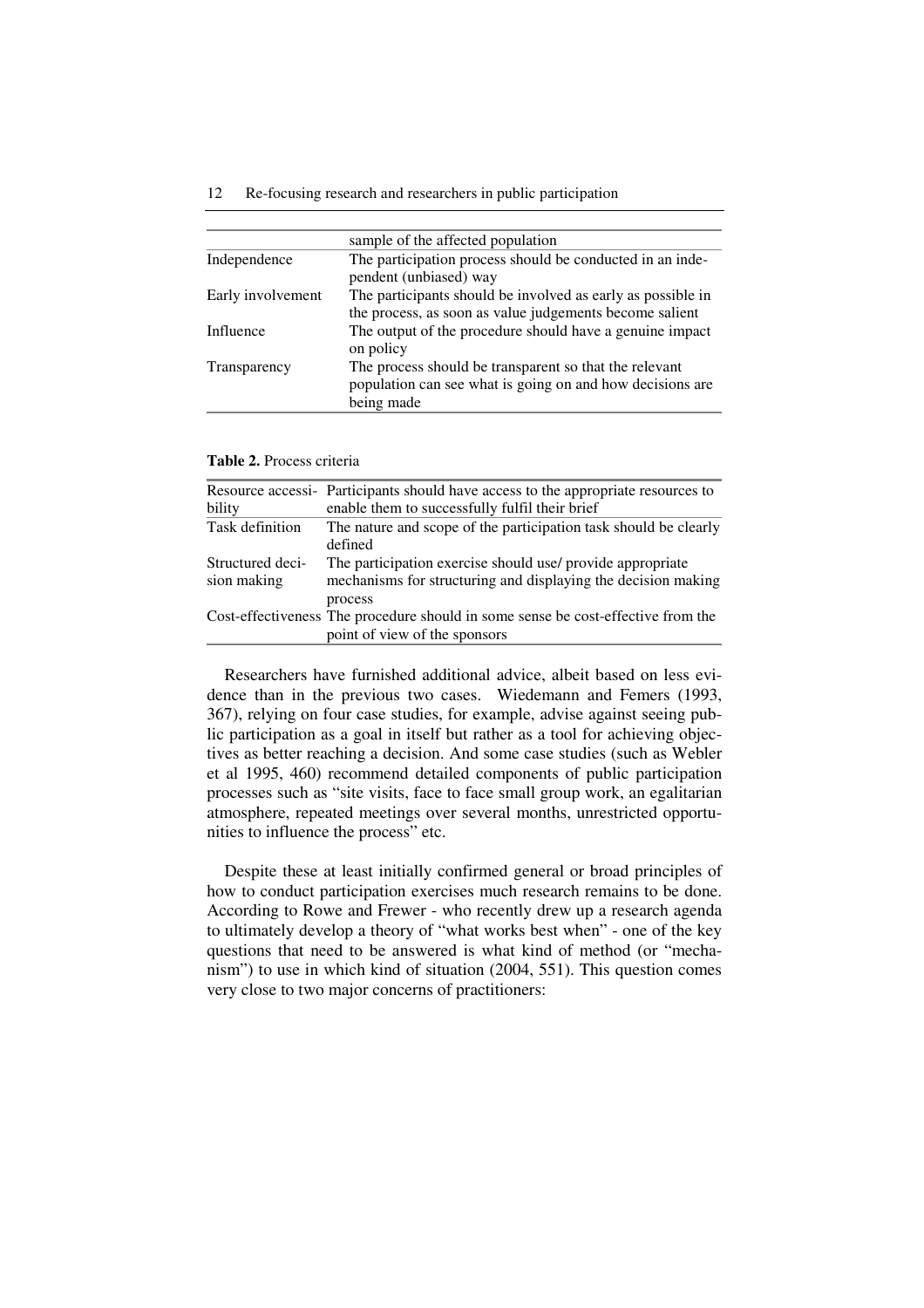- to be able to properly design and plan a participation process in a given context,
- to know and be able to apply a wide range of participation methods.

It is here where the craft of public participation has much to offer.

# **4 The contributions and limitations of craft**

Practical guides - also called manuals (when they are short) or handbooks (when extensive) - have existed at least since the 1980s (see for example references in Webler 1999) in order to help practitioners design and implement (and also evaluate) public participation processes. In contrast with the research literature, these guides are usually not based on systematic research but rather on some kind of mix of the practical experiences of the authors, plus their more or less spelled-out insight into research and the corresponding literature. Increasingly these guides are available on the internet (see references). As this literature is usually not discussed by the researchers of public participation, this section will start by presenting various types of guides and then illustrate some of the advice contained therein.

## **4.1 Various types of practical guides**

### **Guides by public participation specialists**

Some guides are written by consultants who are public participation specialists with sometimes several decades of experience (e.g. Creighton 2005; Straus 2002). These guides typically intend to provide help in all kinds of domains in which participation processes are used – from water management to urban planning (see also Steyaert and Lisoir 2005).

#### **Guides by institutions that are responsible for public participation**

Various public institutions have by now developed their own guidelines for participation processes. These guides are usually specialized on the specific legal and other contextual requirements of these institutions, such as road construction in Australia (Vic Roads 1997), or urban planning in Oregon (Portland Development Commission 2007). Sometimes, but not always, these manuals resemble closely the more general handbooks of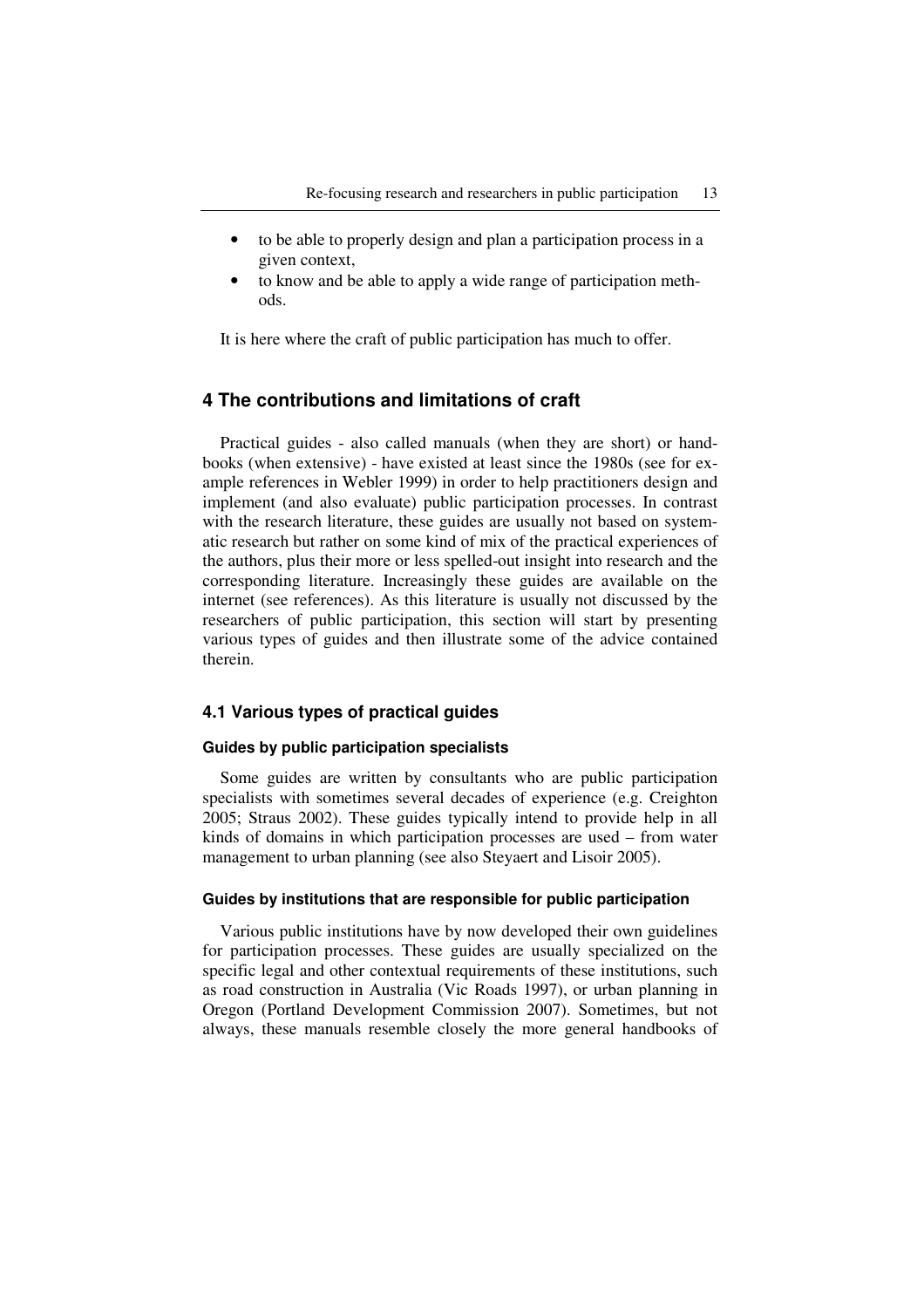consultants as the latter are retained as authors (see e.g. United States Department of Energy 1999).

#### **Guides by researchers**

Some researchers have begun to propose their own practical guides (e.g. HarmoniCOP 2005). Some of them do so realizing that "public participation is an art as well a science" and that the formal results of science do not suffice to provide such practical guidelines but that they have to be supplemented by "informal insights" (Beierle and Cayford 2002, 63).

### **Varying content of the guides**

The most comprehensive handbooks (like Creighton 2005) contain three major areas:

- 1. Definitions, principles and theory of public participation.
- 2. Guidelines of how to construct a participation process. Here guides usually emphasize that they are not trying to provide "cooking recipes" or one-size-fits-all approaches but rather a series of steps that planners can use to design processes that fit their unique circumstances (see VicRoads 1997, Portland Development Commission 2007, Creighton 2005).
- 3. Descriptions of the various methods (or "mechanisms") that exist to get information to the public (such as newsletters, briefings, displays etc) and from the public (such as surveys, workshops, public hearings etc.).

Many guides focus only on one of these areas. Straus (2002), for example, focuses largely on principles and theory, Portland Development Commission (2007) or Miskowiak (2004) on process design steps, and Steyaert and Lisoir (2005) on methods.

# **Audiences**

Audiences are in all cases those that are responsible for implementing public participation processes. Some guides – even those of government agencies – are addressed explicitly also to the public in order to encourage it to participate more effectively (e.g. United States Environmental Protection Agency 1996).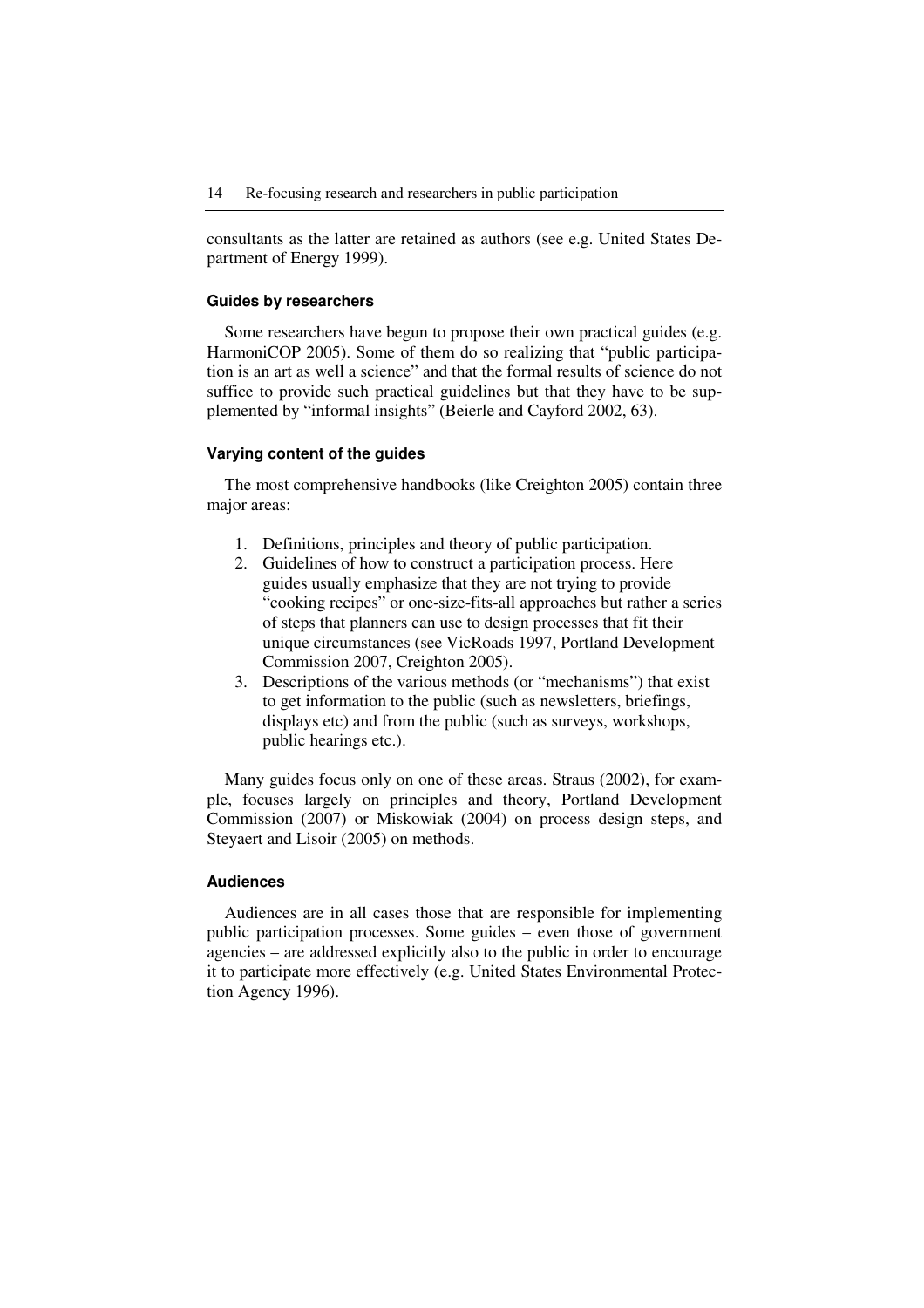### **4.2 Useful advice contained in the guides**

#### **Reasons for doing public participation and general principles**

Like research, the practical literature furnishes reasons of why public participation should be done and largely mirrors the four major reasons (normative, substantive, instrumental, social learning) proposed by research. Clearly, the public authorities that have authored guides subscribe to these reasons (to various extents) and in some cases make them very explicit in their own way. The Portland Development Commission, for example, considers social learning as one of several reasons for doing public participation as by practicing it "Portland citizens are smarter, savvier and increasingly engaged in community development" (Portland Development Commission 2007, 6). The Australian authority for managing roads in the state of Victoria (VicRoads) considers that public participation "will result in better solutions to the problems to be solved in developing the transport system." (VicRoads 1997, 3).

With regard to guiding principles of how public participation should be done, the practical literature echoes the proposition coming from empirical research discussed above (notably the four general principles explicated by Beierle and Cayford (2002) (stated in Section 3.1) as well as the acceptance and process criteria of Rowe and Frewer (2000). Practitioners however add their own criteria or formulate them in their own poignant ways:

Creighton (2005, 20) for example, states that managers should see public participation as an opportunity that allows them to "get the mandate they need to act" rather than viewing it as a required evil. By introducing this principle, Creighton is talking about a fundamental attitude change for many managers, a view that is echoed by Beierle and Cayford (2002, 75).

Another principle stipulated by Creighton (2005) is that the participation process be well-integrated into the decision-making process. This means that at any point during the decision process it should be clear why and on what exactly the public is involved in order to avoid the impression that the public input affects nothing.

Similar and additional principles have been formulated by government agencies. VicRoads (1997, 6) for example states that it will: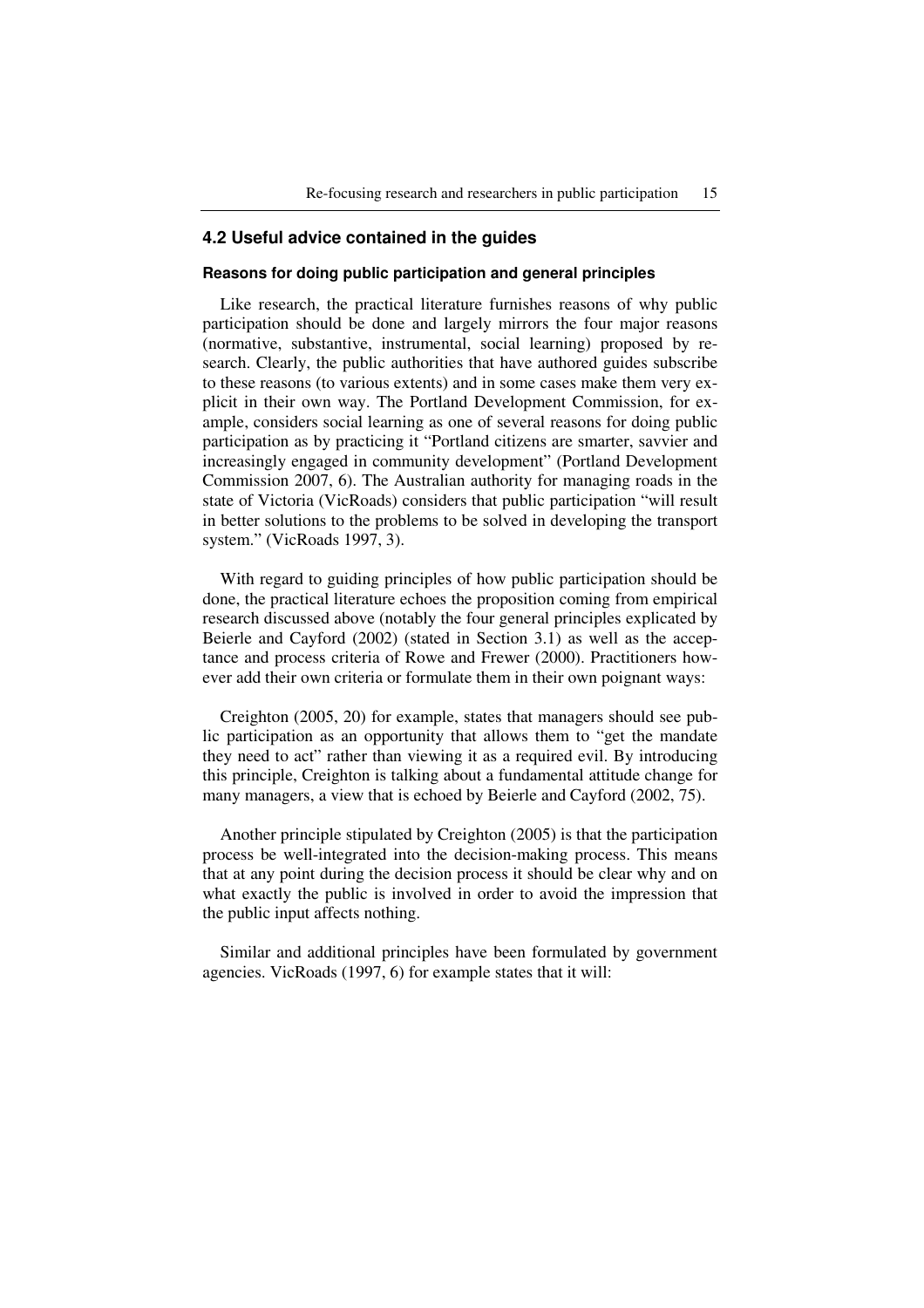- communicate what decisions have already been made about the project and what decisions will be influenced by community participation
- identify the community interests, issues and concerns about the project
- ensure all interested parties are engaged in the decision making process at the appropriate level and at an appropriate time
- etc

#### **Step-by-step guides to construct a public participation program**

Contrary to what is available by research, the craft literature in detail answers the question of how to construct a public participation process that fits into each unique situation that a decision-maker might face. To do so, guides usually offer a series of steps that the planner is supposed to go through on her way to construct the process. These step-by-step guides can be more or less detailed. Creighton (2005) possibly offers the most detailed one. He distinguishes three main phases, with a total of 16 major steps - each one containing detailed advice of how to proceed including a discussion of the rationale behind the step and practical examples.

There is not enough space here to specify the various phases and steps mentioned in the different guides. However, one example might be sufficient to show that comprehensive advice is offered which in this detail is not found in the empirical literature:

For Creighton (2005) the first phase in the planning of a public participation process - called "decision analysis" - serves to clarify all decisional aspects of the process within the organization or organizations that are responsible for the process and for the ultimate decision. This involves a series of steps: Selecting a decision analysis team (the selection criteria are described); clarifying who the decision maker really is and what their stance is towards a participatory process (Creighton proposes specific questions that can be asked); finding out what the problem to be solved really is (a method to facilitate agreement on this within the decision analysis team is proposed); planning the various phases of the decision process; anticipating what potential organizational constraints could exist (that for example a decision has already been made); deciding whether in the view of all the precedent information a participatory process should still be undertaken and if so on what level (Creighton also provides criteria for this level assessment).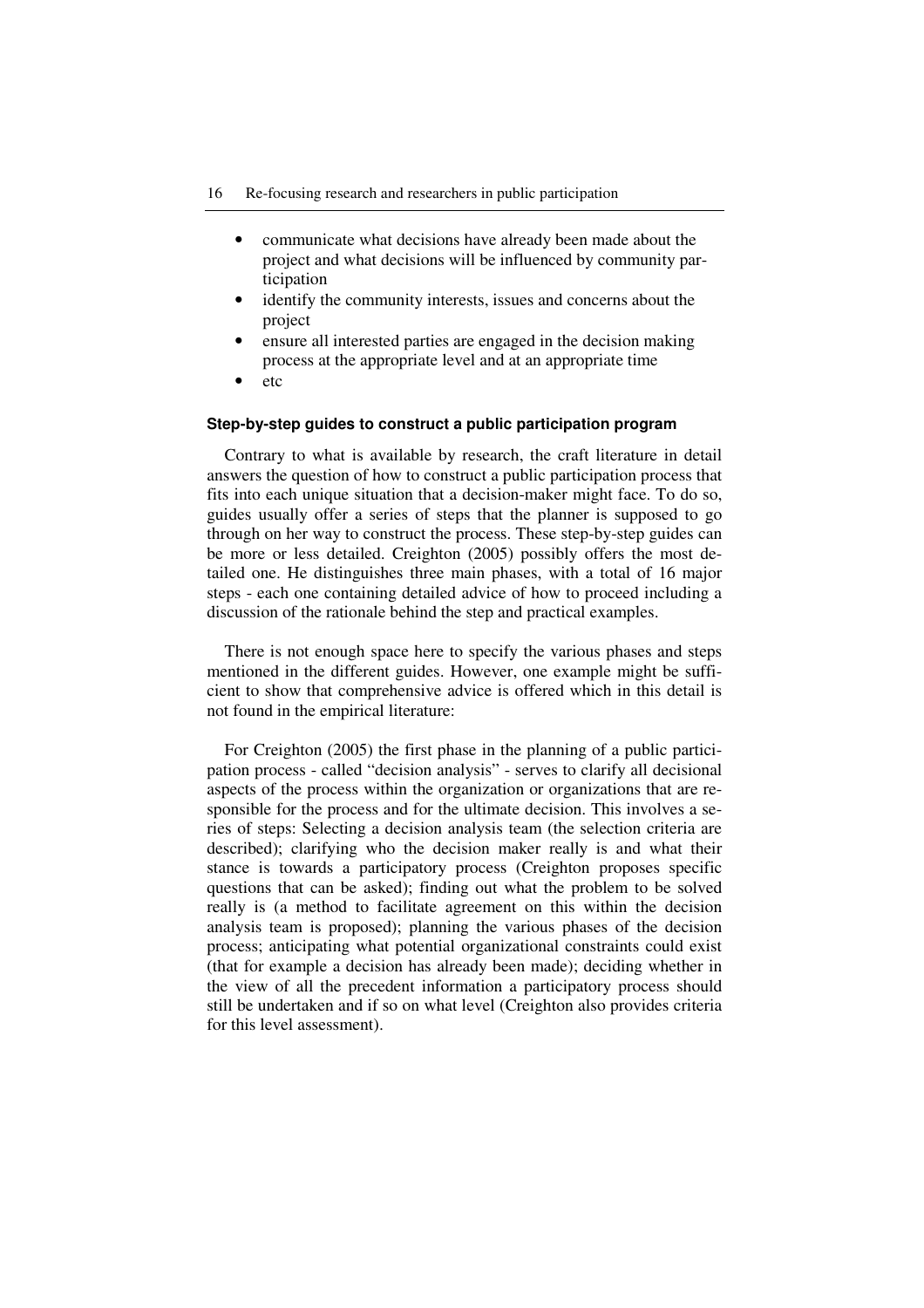The idea of a decision-analysis phase is important because most of the research literature does not mention it specifically. And in practice it is not always carried out or requested (own experiences in Cyprus and France). Even some practical literature (e.g. HarmoniCOP 2005) recommends starting the process directly with a stakeholder analysis, a step that for Creighton occurs only in a second phase called "process panning".

#### **Public participation methods**

Besides general principles and detailed steps to design processes, many guides also offer more or less concise descriptions of how to use methods such as Citizen Advisory Committees, Samoan Circles, Open Space, Consensus Conferences, Citizen Juries, Public Hearings, etc. Steyaert and Lisoir (2005) for example, offer a 10-page description of a "Charette" (a consensus-seeking method which is especially useful for participatory design issues) plus 12 other methods. Creighton (2005) describes at length how to work with citizen advisory groups and more briefly characterizes over 60 other methods.

While it is true that also research has described and discussed various methods (see e.g. Fiorino 1990, Coliagnese 1997, Bryner 2001, Carr and Halvorsen 2001.) what is missing – and researchers are stating this themselves (e.g. Rowe and Frewer 2005, 286) – is more systematic knowledge about *how* the various methods should be practiced.

In summary, this brief review of the craft literature yields the following observations as relevant for the work of researcher-practitioners as well as for further research on public participation:

- 1. The practical literature, generally speaking, offers more detailed advice than the research literature on how to design and implement public participation processes.
- 2. At the same time, the insights stated in this literature are not based on systematic empirical research. So far they are "rules of thumb" based on experience that in many cases, however, appear to work.
- 3. Yet some propositions in the craft literature, like for example with what step to start a participation process, can be contradictory from one guide to another.

These observations mean that: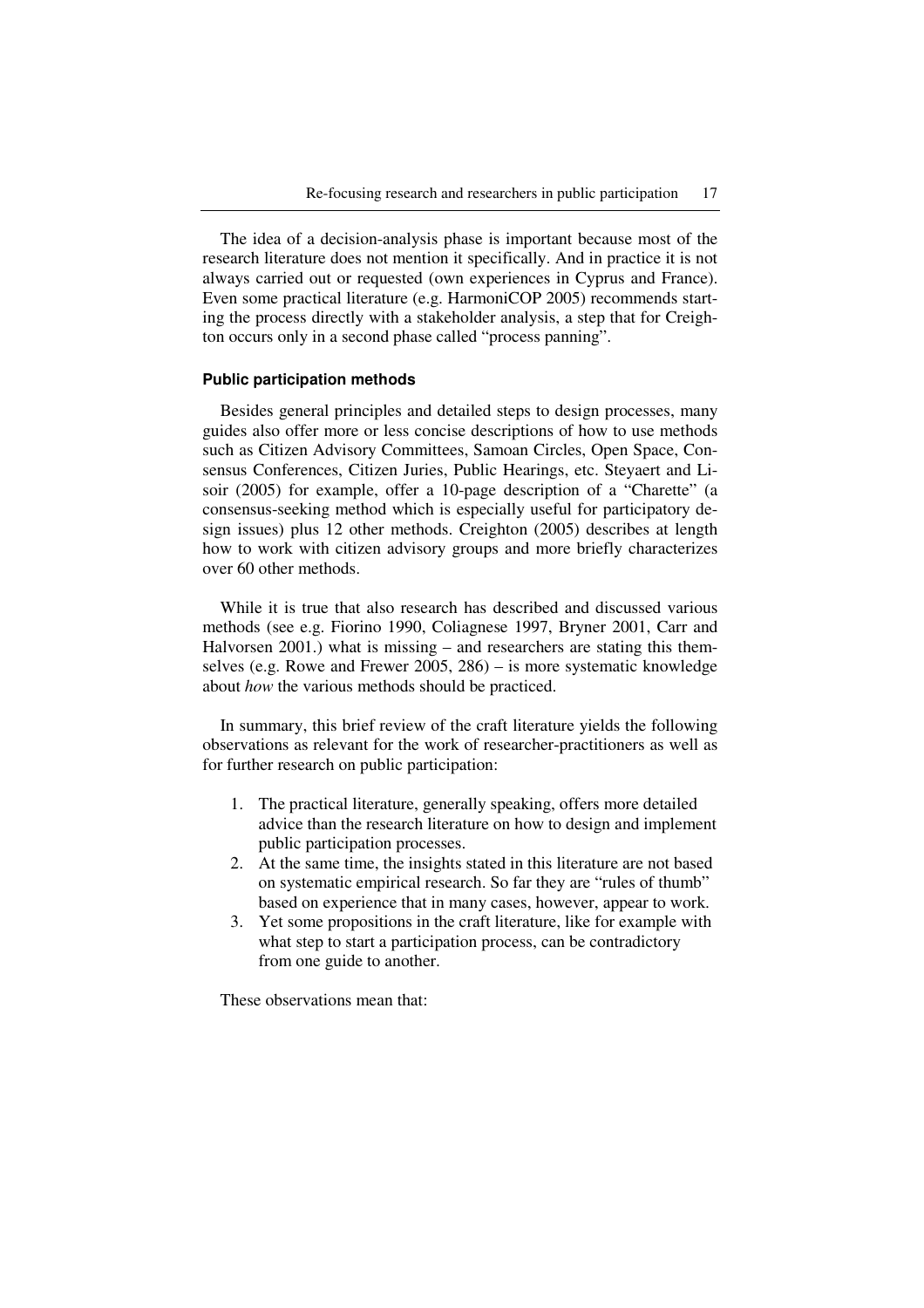- Researcher-practitioners such as work in AQS or NW can find useful – albeit not always unequivocal - information for their practice in this literature
- Researches interested in the further study of public participation find a wealth of –sometimes contradicting – potential hypotheses of how public participation is supposed to work. It is up to them, to specify these hypotheses and to put them to the test.

# **5 The attention that research has paid to the practical literature so far**

Ironically, despite the know-how accumulated in the practical literature, researchers of public participation have a tendency to almost completely ignore the field of craft. One of the few exceptions is Thomas Webler (but also Beierle and Cayford 2002; Chess and Purcell 1999) who has called for a research agenda that would end the mostly separated existence of science and craft (1999). And yet the research agenda on the evaluation of public participation recently compiled by Rowe and Frewer (2004) again let the practical literature out of sight.

# **6 Conclusion**

This article has shown that the geographical and thematic expansion of public participation has created a situation in which many researchers find themselves confronted with new tasks – namely the design and implementation of participation processes – for which they do not always have yet the required skills.

In this situation, the researcher-practitioners of public participation find some initial advice in the knowledge that research on public participation has established: This knowledge concerns the important question of why public participation should be done. Four general reasons – normative, substantive, instrumental and social learning have been developed by theory. The research by Beierle and Cayford (2002) as well as Delli Carpini et al (2004) provides initial confirmation for these reasons but at the same time hint at the importance of understanding *how* public participation gets implemented.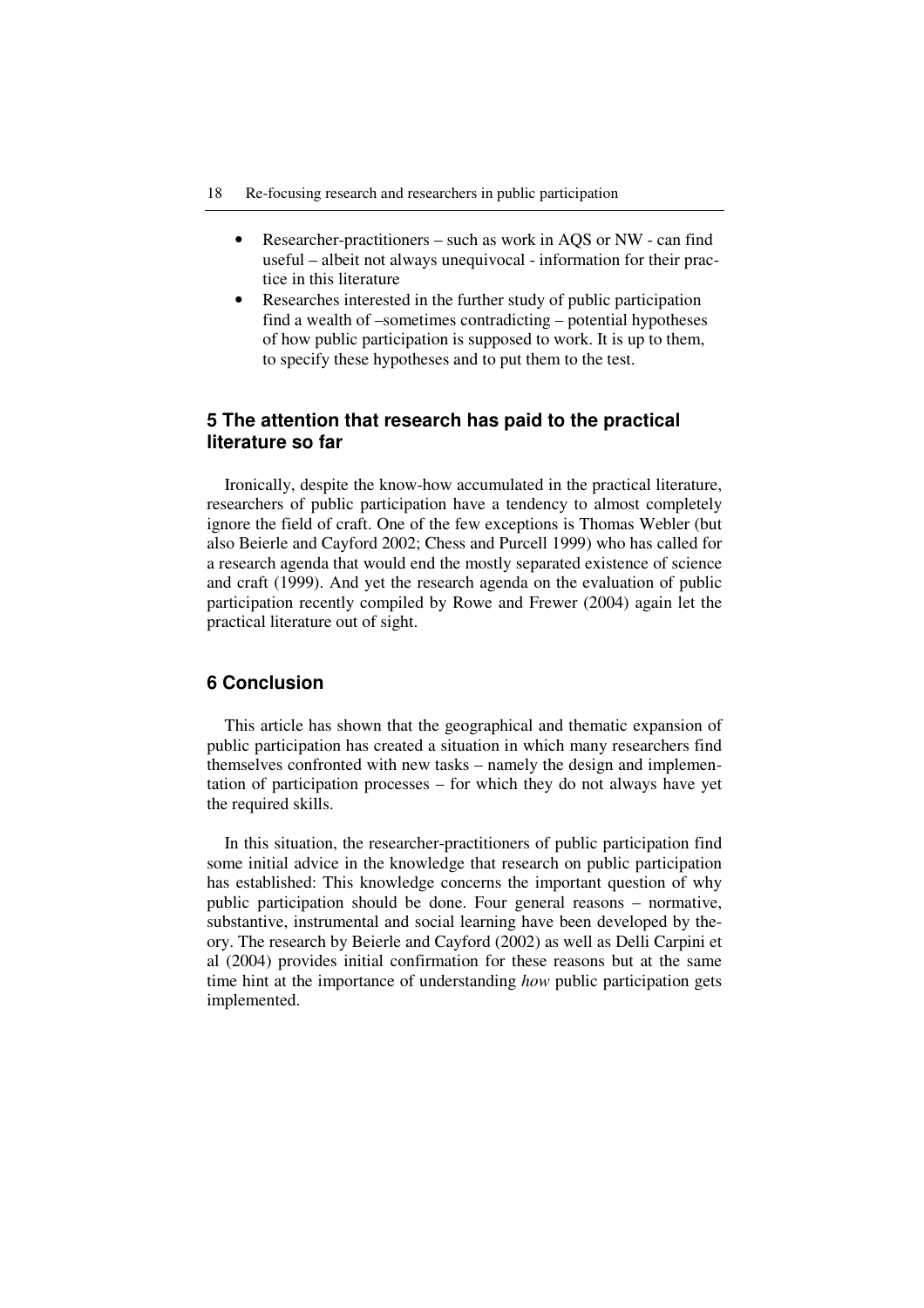Yet, research has advanced only a bit on this latter point. Hitherto, with the general principles of Beierle and Cayford (2002) as well as the acceptance and process criteria of Rowe and Frewer (2000), it has developed and initially validated general orientations of how public participation should be practiced. Research, however, has not progressed much when it comes to providing more specific advice of how public participation should be designed, planned and implemented. Some researchers have responded by providing their own practical guides.

It is on the question of how to design and implement, where the craftbased approach offers considerable help to researcher-practitioners. Detailed manuals with relevant steps to consider guide the practitioner through the complex process of choosing, planning and implementing specific methods of public participation. And yet, this know-how is usually based on individual experiences and exchange with colleagues rather than on systematic and controlled verification. And not in all cases the various practical guides seem to be in agreement in their recommendations.

Despite this rich, but not-yet systematically researched, and sometimes contradicting knowledge of the practical literature, most researchers of public participation have shown little interest in considering the advice provided by the field of craft as a route to advance the research-based knowledge..

This article argues that researchers should begin to seriously and systematically consider the propositions of the craft literature. They should be able to derive from here hypotheses for further research with useful practical implications. For example, the proposal by Creighton (2005) to always go through a specific process of decision analysis as one requirement for an effective process could be such a hypothesis.

Hypotheses could be tested and researched in various manners. Other empirical research on public participation (Beierle and Cayford 2002; Rowe et al. 2001) has already demonstrated possible routes to undertake such research and yet other methods are conceivable (see e.g. Webler 1999).

But even before this research is undertaken, it is almost certain that a more profound look from the world of science into the world of craft would fertilize both worlds. Practitioners would see their approaches either confirmed or refuted and researchers would become better able to support the design and implementation of public participation processes. And re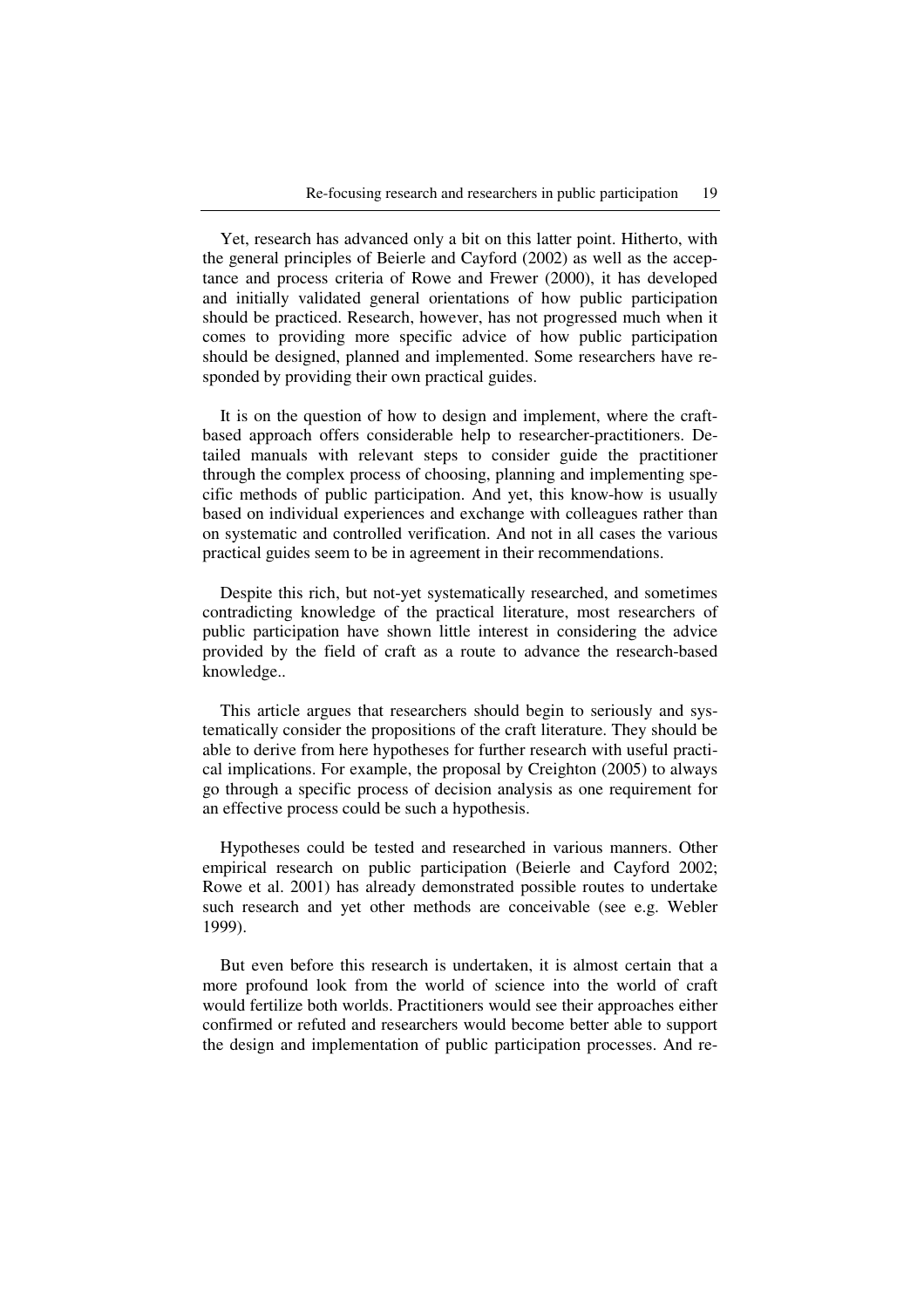searcher-practitioners such as those from the AQS and NW projects would find validated advice for building their newly required skills.

# **References**

- Abelson J, Gauvin JF (2006) Assessing the impacts of public participation: Concepts, evidence, and policy implications.
- AquaStress (2005) Annex I "Description of Work"
- Arnstein SR (1969) A ladder of citizen participation, J of the American Institute of Planners vol 35 no 4: 216-224
- Beierle TC, Cayford J (2002) Democracy in practice. Public participation in environmental decisions. Resources for the Future: Washington, DC
- BeierleTC, Konisky DM (2000) Values, conflict, and trust in participatory environmental planning.J of Policy Analysis and Management 19 (4): 587-602
- Bryner G (2001) Cooperative instruments and policy making: Assessing public participation in US environmental regulation. European Environment 11: 49- 60
- Carr DS, Halvorsen K (2001) An evaluation of three democratic, communitybased approaches to citizen participation: Surveys, conversations with community groups, and community dinners. Society and Natural Resources 14 (2): 107-26
- Chess C, Purcell K (1999) Public participation and the environment: Do we know what works? Environmental Science & Technology 33 (16): 2685-2692
- Coglianese C (1997) Assessing consensus: The promise and performance of negotiated rulemaking. Duke Law J 46: 1255-1349.
- Creighton JL (2005): The public participation handbook. Making better decisions through citizen involvement. Jossey-Bass: San Francisco
- Delli Carpini MX, Cook FL, Jacobs LR (2004) Public deliberation, discursive participation, and citizen engagement: A review of the empirical literature. Annu. Rev.Polit.Sci. 7: 315-344
- Fiorino DJ (1990) Citizen participation and environmental risk: a survey of institutional mechanisms. Science, Technology, & Human Values 15 (2): 226-243
- Hansen HS, Mäenpää M (no date) Legislation. Public participation in river basin planning. http://bin.techh.net/watersketch/pub/WP4\_Dissemination\_of\_results/Handbook/vdo\_ws\_0

3 legislation Public%20Participation in River Basin Planning.pdf

- HarmoniCop (2005): Learning together to manage together. Improving participation in water management. University of Osnabrück, Institute of Environmental Systems Research
- Irvin RA, Stansbury J (2004) Citizen participation in decision-making: Is it worth the effort? Public Administration Review 64 (1): 55-65
- Miskowiak D (2004) Crafting an effective plan for public participation. Center for Land Use Use Education. http://www.uwsp.edu/cnr/landcenter/Publications/PublicParticipation.pdf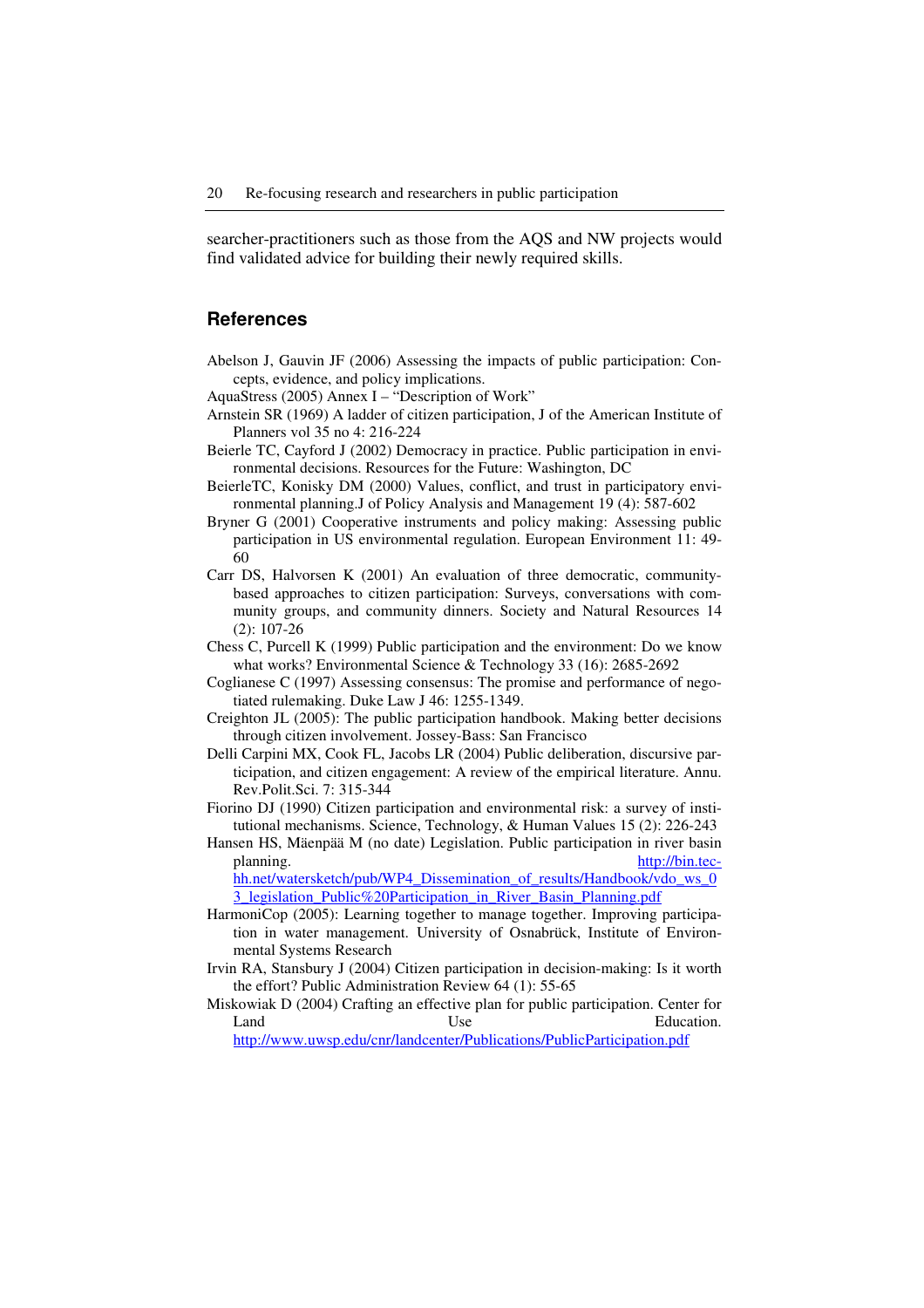- O'Connors R, Schwartz M, Schaad J, Boyd D (no date) State of the Practice: White Paper on Public Involvement. A1D04: Committee on Public Involvement in Transportation. http://www.trbpi.com/publications/trbwhitepaper.pdf
- Nelkin D, Pollak M (1979) Public participation in technological decisions: Reality or grand illusion? Technology Review 8:55-64

NeWater (2005) Annex I – "Description of Work"

- Petts J, Leach B (2000) Evaluating methods for public participation: Literature review. Environment Agency Rio House.
- Portland Development Commission (2007) Public participation manual. Public Affairs Department. http://www.pdc.us/pdf/public-participation/publicparticipation-plans/public-participation-manual.pdf
- Roche S (2003) Geographic information and public participation. Research proposal from a French perspective. URISA J 15: 41-48
- Roll G, Ojasoo E (eds) (2006) Legal frameworks and practices of public participation in managing transboundary waters in the Baltic Sea region. Background report prepared in the framework of the EU INTERREG 3B project "TRABANT". Draft preport. http://www.ctc.ee/riverdialogue/uploads/report\_pp\_practices\_in\_baltic\_sea\_ar ea.pdf
- Rosener JB (1978) Citizen participation: Can we measure its effectiveness. Public Administration Review 38: 457-63
- Rowe G, Frewer LJ (2000) Public participation methods: A framework for evaluation. Science, Technology, & Human Values 25 (1): 3-29
- Rowe G. Frewer LJ (2004) Evaluating public participation exercises. A research agenda. Science, Technology, & Human Values 29 (4): 512-556
- Rowe G. Frewer LJ (2005) A typology of public engagement mechanisms. Science, Technology, & Human Values 30 (2): 251-290
- Rowe G, Marsh R, Frewer LJ (2001) Public participation methods: Evolving and operationalizing an evaluation framework: Final report to the Department of Health and Health and Safety Executive
- Rowe G, Marsh R, Frewer LJ (2004) Evaluation of a deliberative conference. Science, Technology, & Human Values 29 (1): 88-121
- Steyaert S, Lisoir H (2005) Participatory methods toolkit: A practitioner's manual. King Baudouin Foundation and Flemish Institute for Science and Technology Assessment. http://www.viwta.be/files/handboek.pdf
- Straus D (2002) How to Make Collaboration Work. Powerful ways to build consensus, solve problems, and make decisions. Berret-Koehler, San Francisco
- Sullivan C (2005) Newater WB3 workshop. Minutes of meeting.
- United States Department of Energy (1999) How to design a public participation program. Office of Intergovernmental and Public Accountability (EM-22). http://cooperativeconservation.gov/get-involved/DOEHowtoGuide.pdf
- United States Environmental Protection Agency (1996) RCRA public participation manual. Office of Solid Waste, Permits Branch. http://www.epa.gov/epaoswer/hazwaste/permit/pubpart